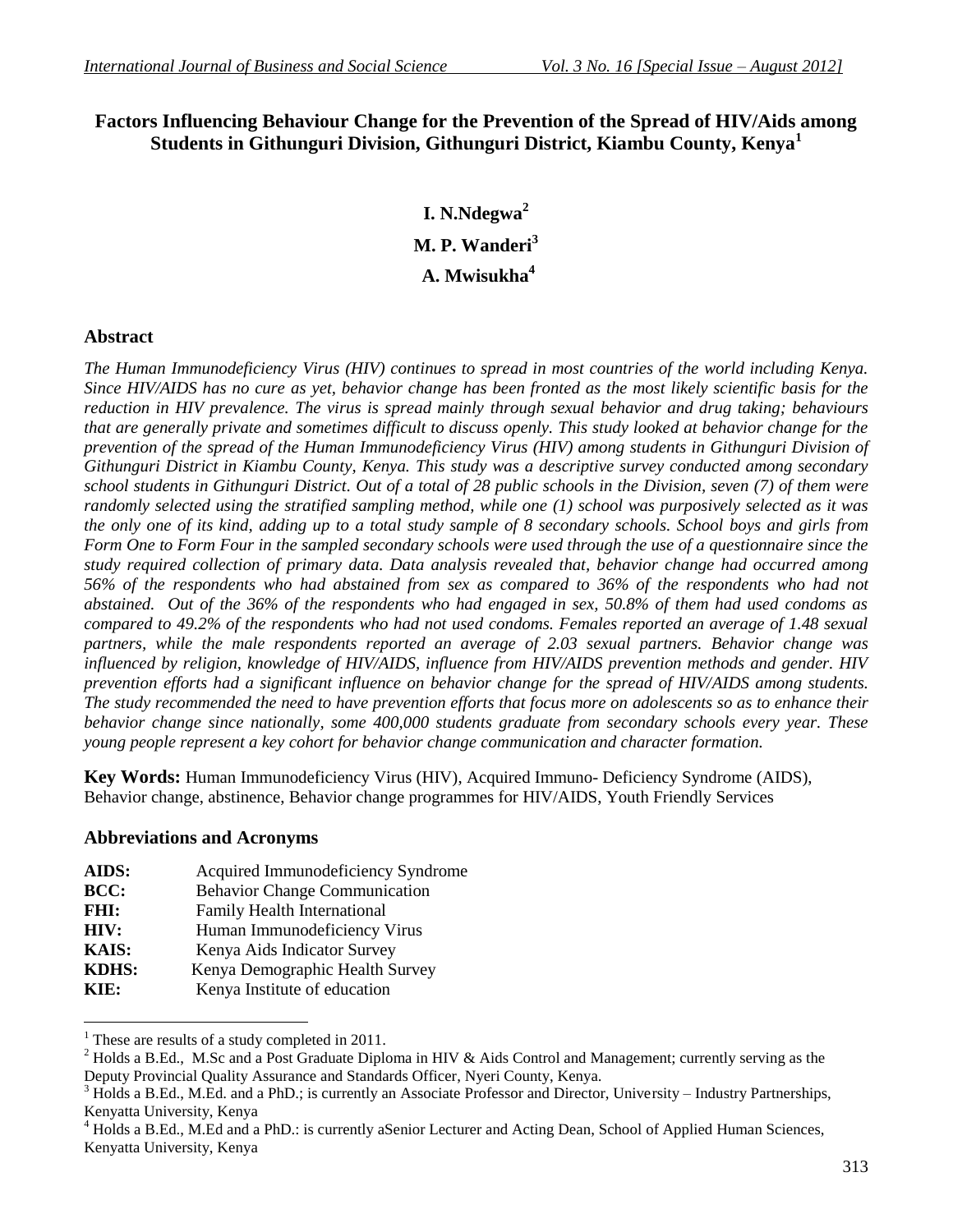| <b>KSPA:</b>       | Kenya Service Provision Assessment              |
|--------------------|-------------------------------------------------|
| M.o.H:             | Ministry of Health                              |
| NACC:              | National Aids Control Council                   |
| <b>NASCOP:</b>     | National Aids Control and STI Programme         |
| STD <sub>s</sub> : | <b>Sexually Transmitted Infections</b>          |
| <b>UNAIDS:</b>     | Joint United Nations Programme for HIV and AIDS |
| VCT:               | <b>Voluntary Counseling and Testing</b>         |
| WHO:               | World Health Organization                       |
| YFS:               | <b>Youth Friendly Services</b>                  |
|                    |                                                 |

## *Background to the Problem*

Young people under the age of 25 years are estimated to account for more than half of all new HIV infections worldwide (UNAIDS, 2008). Sub-Saharan Africa is home of two thirds (68%) of people living with HIV/AIDS or 22.5 million infected people (UNAIDS, 2008). In Kenya, the HIV prevalence rate increased to 7.8% in 2007 from the 6.7% prevalence recorded in the year 2006 (NASCOP, 2008). The increase in the percentage of the population living with HIV is because of wider access to antiretroviral drugs. In addition, four out of every five HIV positive Kenyans are unaware of their status and about two thirds of the country's 37 million people have never been tested for the virus (NASCOP, 2008). Kenya is one of the countries in Africa where there has been a favorable trend in HIV incidence. This is related to changes in behavior and prevention programmes. However, these intervention programmes still reach only a minority of those in need and a number of prevention targets like the adolescents are not being reached adequately. Young people are particularly vulnerable and are the key to the future course of the HIV pandemic. Data from Kenya and other countries in Africa show that young people are at the greatest risk for HIV infection, and yet they have the best chance of reversing trends in behavior that place them at risk (UNAIDS, 2006). They need to make responsible decisions about sexual behavior and protect themselves from unwanted pregnancies, HIV, and other sexually transmitted infections. It is against this background that this study was conducted to establish factors influencing behavior change for the prevention of HIV/AIDS among students in Githunguri Division. In this case, behavior change includes measures taken by individual persons to protect themselves from HIV infection such as abstinence from sex, use of condoms and reducing the number of sexual partners.

## *Statement of the Problem*

Wider delivery of effective behavior change strategies is central to reversing the global HIV epidemic (Global HIV Prevention Group, 2008). The availability of new biomedical HIV prevention modalities such as vaccines and microbicides is still many years away. Even when these tools finally emerge, human behavior will remain critical as new prevention strategies are unlikely to be hundred percent effective in preventing HIV prevention (Global HIV Prevention Group, 2008). According to the KDHS (2003), almost 99% of the youth in Kenya (students inclusive) are aware of the presence of HIV/AIDS pandemic but behavior change is slow as most of them still engage in risky sexual behavior as is evidenced by the high number of teenage pregnancies and school dropouts. The concern for youths in secondary schools is even overwhelming in that in Kenya (Githunguri Division inclusive), age at first sexual intercourse is low (14 years) and age at first marriage seems to have been declining (16 years) contributing to observed increase in school dropouts (NASCOP, 2005). Data is lacking on factors influencing behavior change for HIV/AIDS prevention among students in Kenya (NASCOP, 2007). Consequently, the factors that influence behavior change for HIV/AIDS prevention amongst students are not well understood. For instance, it is not known why high levels of awareness about risky sexual behavior do not translate to the desired behavior change.

## *Justification for the Study*

At the beginning of this decade, the global community embraced a set of ambitious development goals for the new millennium. Among them was the commitment to halt and begin to reverse the global HIV epidemic by 2015. Behavior change remains the world's primary tool for achieving this goal, clarity is urgently required regarding the optimal means of producing needed behavior changes, hence this study.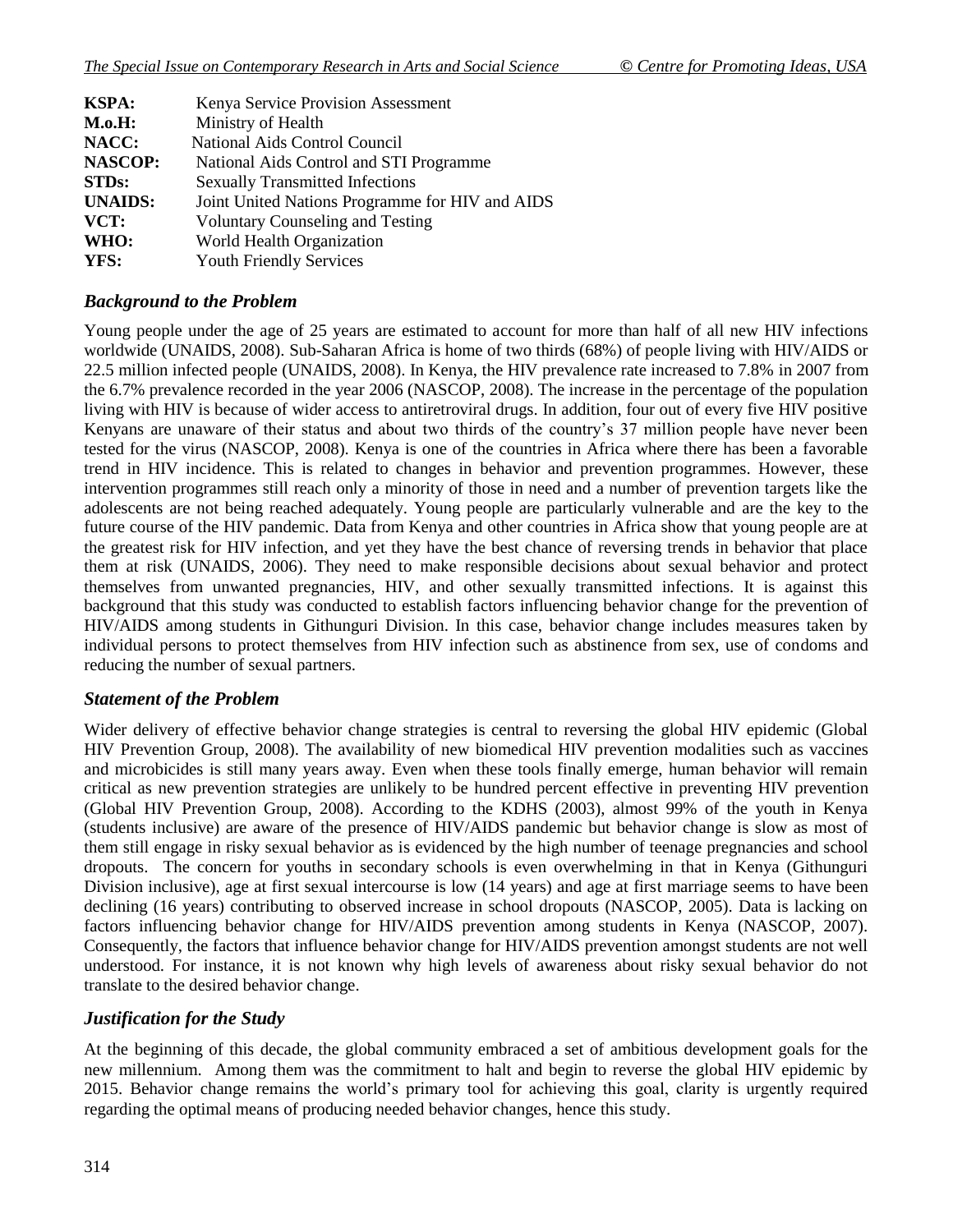Youths are a very potential population subset that needs to be understood and therefore studies should focus on promoting desired behavior among this age cohort because of the physiological changes that could drive them to engage in risk behavior for HIV. Available data provides limited information for devising effective HIV/AIDS prevention strategies targeted at the Kenyan adolescents. Youths also form the majority of the population (Government of Kenya, 2002) and, hence, the need for the focus of this study. The study may provide guidelines on how to promote desired behavior among the youth to prevent HIV/AIDS especially in this era of no known and effective cure for AIDS. The study findings will form an important platform for implementers and policy makers in using effective strategies for behavior change promotion among the youth in Githunguri Division and in Kenya as a whole.

Adolescents need to have enough resources and available information support to be able to make the changes necessary to protect themselves. According to the Health Belief Model of behavior change, individuals must perceive themselves to be at risk of the health threat, before they take actions to reduce risky behaviors or to engage in healthy alternative behavior. Thus, adolescents who report high perceived risk for HIV/AIDS practice safer sexual behaviors, whereas those who perceive low risk for contracting HIV/AIDS report practicing unsafe sexual behaviors.

## *Adolescents and Sex*

About half of all new H.I.V infections occur among the youth aged between 15-24 years of age (UNAIDS, 2008). In some countries in Africa where AIDS is wide- spread, early and risky sexual activity increases young people's vulnerability to HIV (UNAIDS, 2007). HIV is concentrated in high risk groups which often includes significant number of young people (UNAIDS, 2007). The impact of HIV/AIDS among adolescents is felt by the society atlarge. Students are dying or leaving schools, reducing both the quality and efficiency of the educational system (Tobijar, 2000).

## *Prevention of HIV Transmission through Behavioral and Sexual Means*

Sexual behavior is private and patterns of sexual behavior are not well understood (Kenyatta University, AIDS Control Unit, 2006). There are also many religious and cultural dilemmas in dealing with HIV as sexually transmitted. Finding ways to alter and change sexual behavior to eliminate the further spread of HIV has proved to be extremely difficult (Kenyatta University, AIDS Control Unit, 2006). Sexual contact is the most frequent means of transmission of HIV. Between 75% and 85% of all HIV infections in adults and adolescents worldwide are transmitted through unprotected sexual intercourse. Heterosexual intercourse accounts for more than 70% of all adult and adolescent infections and homosexual intercourse accounts for a further 5-10%, although the proportions may differ from region to region (Tuju , 1996). Lack of perception of risk and feeling of invulnerability can be significant obstacles in changing adolescent's behavior (Tuju, 1996). Since the discovery of HIV, there have been many programs and measures to promote behavioral change towards safer sex.

## *Behavior Programs Targeted at Adolescents*

HIV prevention behavior programmes can target individuals, families, communities, entire societies or (ideally) a combination of all these. Well designed programmes seek to achieve results on multiple levels. They promote accurate individual knowledge and perception of risk and increase individual motivation to avoid risky behavior (the Global HIV Prevention and Working Group, 2008). Prevention programmes also build individual skills needed to use to effectively negotiate risky situations. Within households, HIV prevention programmes aim to decrease the stigma associated with both HIV and sexuality, to promote open discussions about sexuality and drug use and to influence gender roles and norms. At a community level, effective HIV programmes seek to increase the value associated with safer behaviors to support community members reduce their risk, to build solidarity and reciprocity and to reinforce new norms (The Global HIV Prevention and Working Group, 2008).

The government of Kenya has acknowledged the need to establish youth-friendly HIV prevention services (M.O.H, 2005). Youth-friendly services are accessible, acceptable and appropriate for adolescents (M.O.H, 2005). They are broad-based health and related services provided to young people to meet their individual health needs in a manner and environment to attract interest and sustain their motivation to utilize such services (M.O.H, 2005). Currently, Kenya has a few youth friendly services where young people can access reproductive health care services.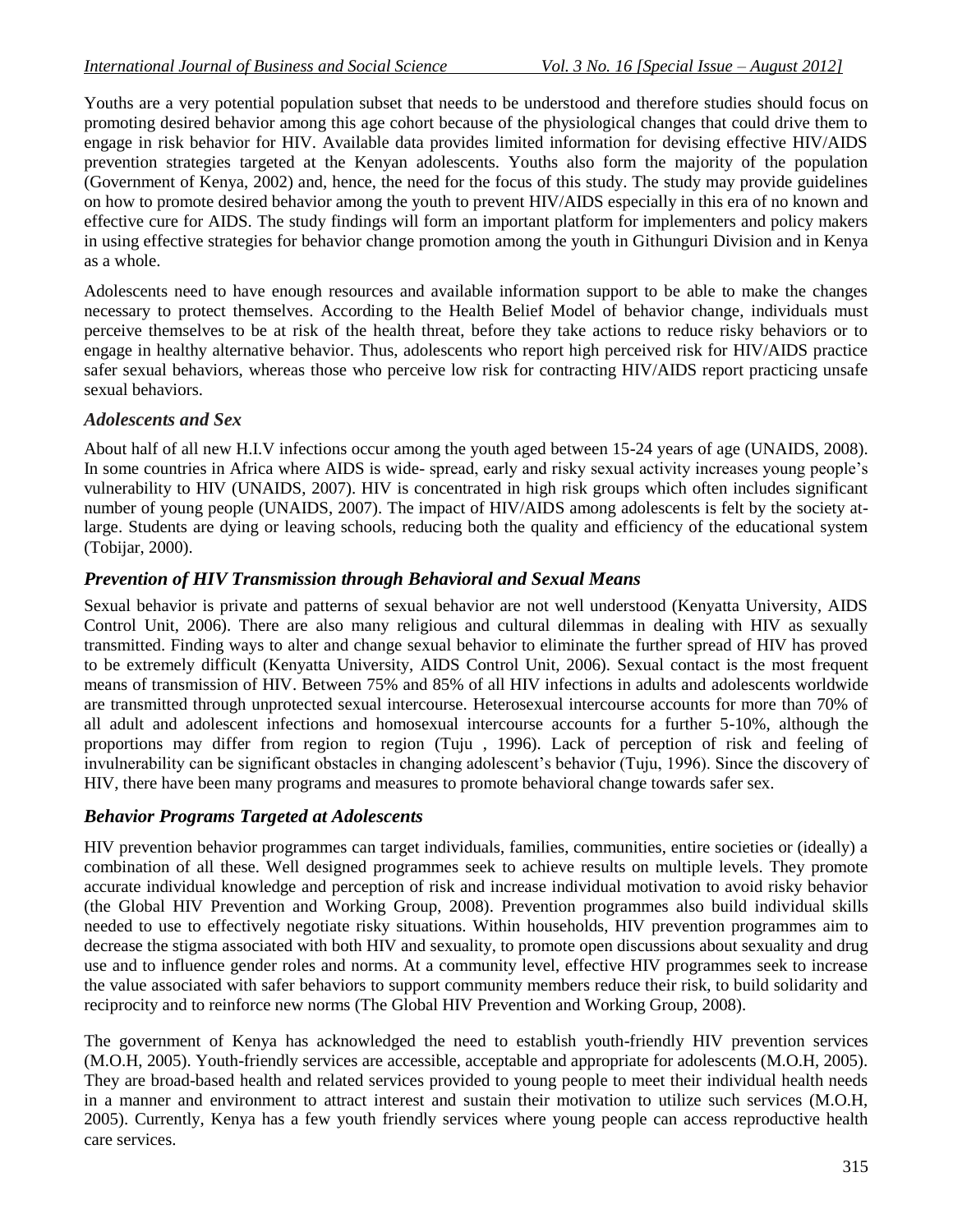## *Government Policy on HIV/Aids and the Youth*

The government of Kenya is committed towards eradicating the HIV/AIDS scourge, for instance, on November 14<sup>th</sup> 1999, the government declared H.I.V/A.I.D.S a national disaster (NACC, 2000). In addition, the Sessional Paper No. 4 of 1997 of the Republic of Kenya gives guidelines on youth education. The government, in 2001 revised the secondary school curriculum by incorporating STI as an integral subject among the various subjects being taught in the schools (K.I.E, 2001). The overall goal of the AIDS education programmes is to prevent the spread of the HIV/AIDS among the youth in and out of school through behavior change.

The National AIDS Control Council (NACC) was established in 2000 under the Office of the President to provide leadership and a stronger coordination mechanism for a new multi-sectoral national response to HIV/AIDS (NACC, 2008). The NAC has a costed plan for effective HIV management, including HIV prevention, for the period 2005/6-2009/10 and coordinates all HIV and AIDS programmes, policies and interventions in the country, working and liaising with stakeholders from government, civil society, the private sector, external agencies and the corporate world.

In September 2003, the Kenyan government approved a bill that would make it a criminal offence to terminate or deny employment to anyone on the basis of his/her HIV status and would prevent insurers from raising premiums or denying services to HIV-positive clients. With the passing of the HIV/AIDS Prevention and Control Act in December 2006, Kenya now has a policy prohibiting HIV screening for general employment purposes and ensuring that AIDS research protocols involving human subjects are reviewed and approved by a national or local ethical review committee (NACC, 2008). The country has anti-discrimination laws and regulations that specify protection for vulnerable subpopulations which include children, women and young people. Promotion and protection of human rights is explicitly mentioned in some HIV policies and strategies and there also policies and laws against child marriage, sexual abuse and gender-based violence.

The country has a national policy for free (to users) HIV-prevention services, Antiretroviral Therapy and HIV related care and support interventions. Through the Joint Annual Performance Review (JAPR) process, the NACC conducts regular national annual reviews to monitor and evaluate the progress in implementing the national strategic plan including whether current practices promote risk behavior or hamper access to HIV prevention services (NACC, 2008). Kenya has a policy or strategy that promotes information, education and communication on HIV to the general population. The key messages that are explicitly promoted include being sexually abstinent, delaying sexual debut, being faithful, using condoms consistently, engaging in safer sex and involving people with HIV to a greater extent in the national response. The government promotes increased knowledge of HIV status by vigorously promoting counseling and testing. Other policies it promotes include, blood safety, personal hygiene and sanitation, improved methods of waste disposal, HIV-related reproductive and sexual health education for young people and HIV education as part of the curriculum in primary and secondary schools and teacher training colleges (NACC, 2008).

## *Research Methodology*

This study was a descriptive survey conducted among secondary school students in Githunguri Division, Githunguri District of Kiambu County in Kenya. The study population comprised of schoolboys and girls in Form One to Form Four classes from all Secondary schools in Githunguri Division. There are twenty-eight secondary schools in Githunguri Division; one (1) mixed boarding school, four (4) boys boarding schools, four (4) girls boarding schools and nineteen (19) mixed day schools.

Stratified random sampling was used to identify eight schools that made up the sample. The sample was stratified into four categories namely, mixed day schools, mixed boarding schools, single boarding boys' schools and single boarding girls' schools. Since there was only one mixed boarding school in the area, it was purposively included in the sample. To determine the sample size, Mugenda and Mugenda (1999) formula was used. That is n=z²pqD\d²

Where, n= Standard normal deviate (1.96) corresponds to 95% confidence interval.

p= Proportion in target population with the desired characteristic, 5.7% (HIV adult prevalence of 15-49 years)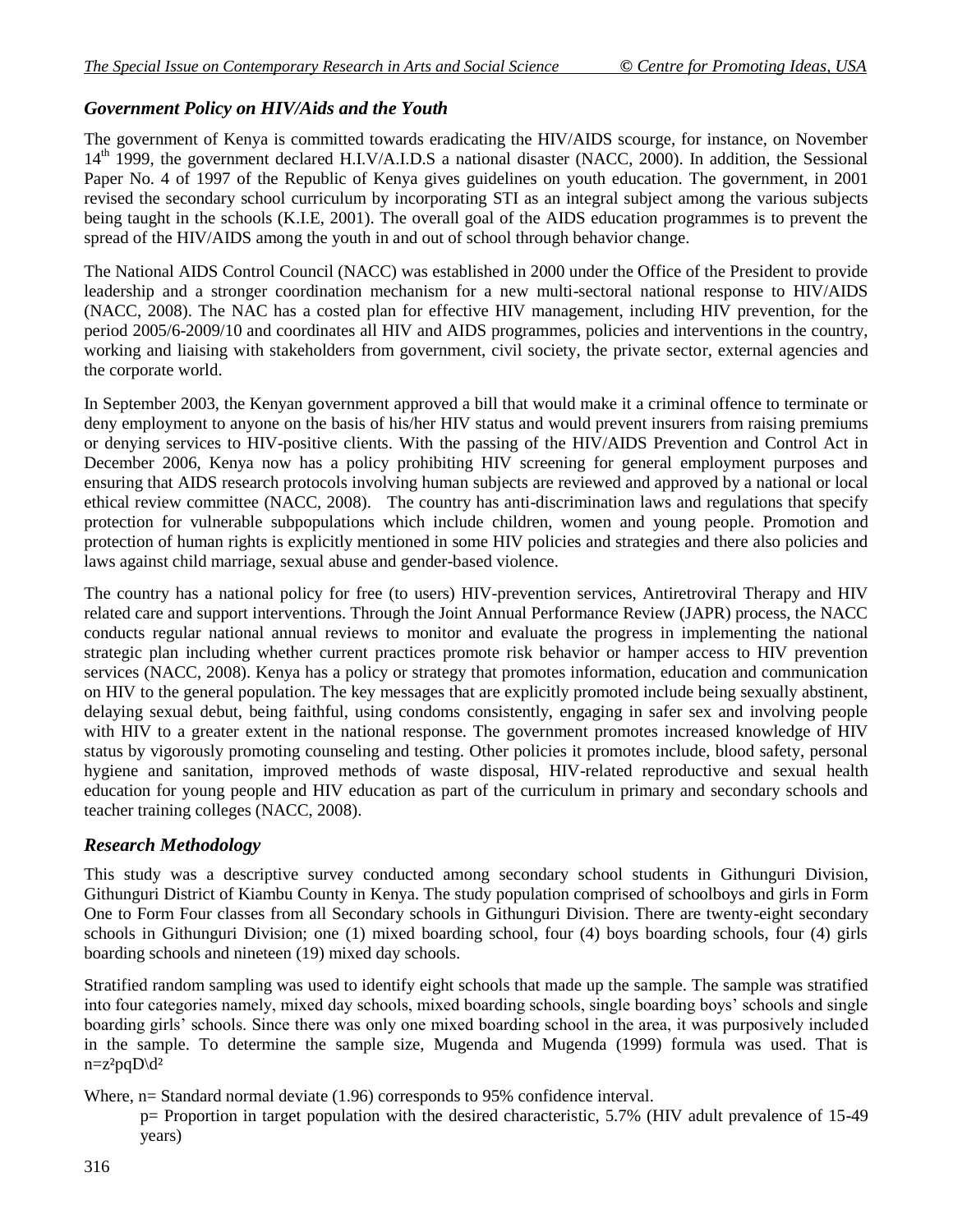$q= 1-p$  (1-0.57) =0.43  $\dot{d}$ = degree of accuracy, that is 0.05  $n = (1.96<sup>2</sup>) (0.57) (0.43) \div 0.05<sup>2</sup>$ n= 377 (although a sample size of 384 subjects was used for better results of the study).

This is illustrated in the table below.

| <b>Category of School</b> | <b>Mixed Day</b> | <b>Mixed</b>    | <b>Single</b><br><b>Boys</b> | Girls<br><b>Single</b> | <b>Total</b> |
|---------------------------|------------------|-----------------|------------------------------|------------------------|--------------|
|                           |                  | <b>Boarding</b> | <b>Boarding</b>              | <b>Boarding</b>        |              |
| <b>No. Selected</b>       |                  |                 |                              |                        |              |
| <b>Boys</b>               | 52               | 20              | 120                          |                        | 192          |
| <b>Girls</b>              | 52               | 20              |                              | 120                    | 192          |
| Sample size               | 104              | 40              | 120                          | 120                    | 384          |
| (Total)                   |                  |                 |                              |                        |              |

Since the study involved collection of primary survey data, a questionnaire was administered. Two secondary schools from Githunguri Division were randomly selected for the pilot study. The two schools were not therefore involved in the subsequent actual study. The content validity of the questionnaire was assessed by the researcher's supervisors.

## *Findings and Conclusions of the Study*

#### **Background Information of the Respondents**

**Table 1 below shows characteristics of the respondents in terms of age, sex and form (class).**

| Gender            | <b>Frequency</b> | <b>Percent</b> |
|-------------------|------------------|----------------|
| Male              | 202              | 58.9           |
| Female            | 141              | 41.1           |
| Age               |                  |                |
| $13-15$ yrs       | 67               | 19.5           |
| $16-19$ yrs       | 268              | 78.1           |
| <b>Class/form</b> |                  |                |
| Form 1            | 125              | 36.4           |
| Form 2            | 52               | 15.2           |
| Form 3            | 72               | 21.0           |
| Form 4            | 90               | 26.2           |
| <b>Total</b>      | 343              | 100.0          |

As shown in the table 1 above, majority (78.1%) of the respondents were in the age range of 16 to 19 years while minority, (19.5%) were 13 to 15 years age bracket. It was also established that 40.5% of the respondents that were interviewed were female, while 58.9% were male. It can further be seen that although 36.4% of the respondents were drawn from form one while 26.2% were in form four, the sample was fairly representative of all the levels of students in the schools.

#### **Religion of Respondents**

Table 4 below shows the religion of the respondents.

|  | <b>Table 2: Religion of Respondents</b> |  |  |
|--|-----------------------------------------|--|--|
|--|-----------------------------------------|--|--|

| Religion     | <b>Frequency</b> | Percent |
|--------------|------------------|---------|
| Muslim       |                  | 2.3     |
| Protestant   | 181              | 52.7    |
| Catholic     | 98               | 28.6    |
| No response  | 56               | 16.3    |
| <b>Total</b> | 343              | 100.0   |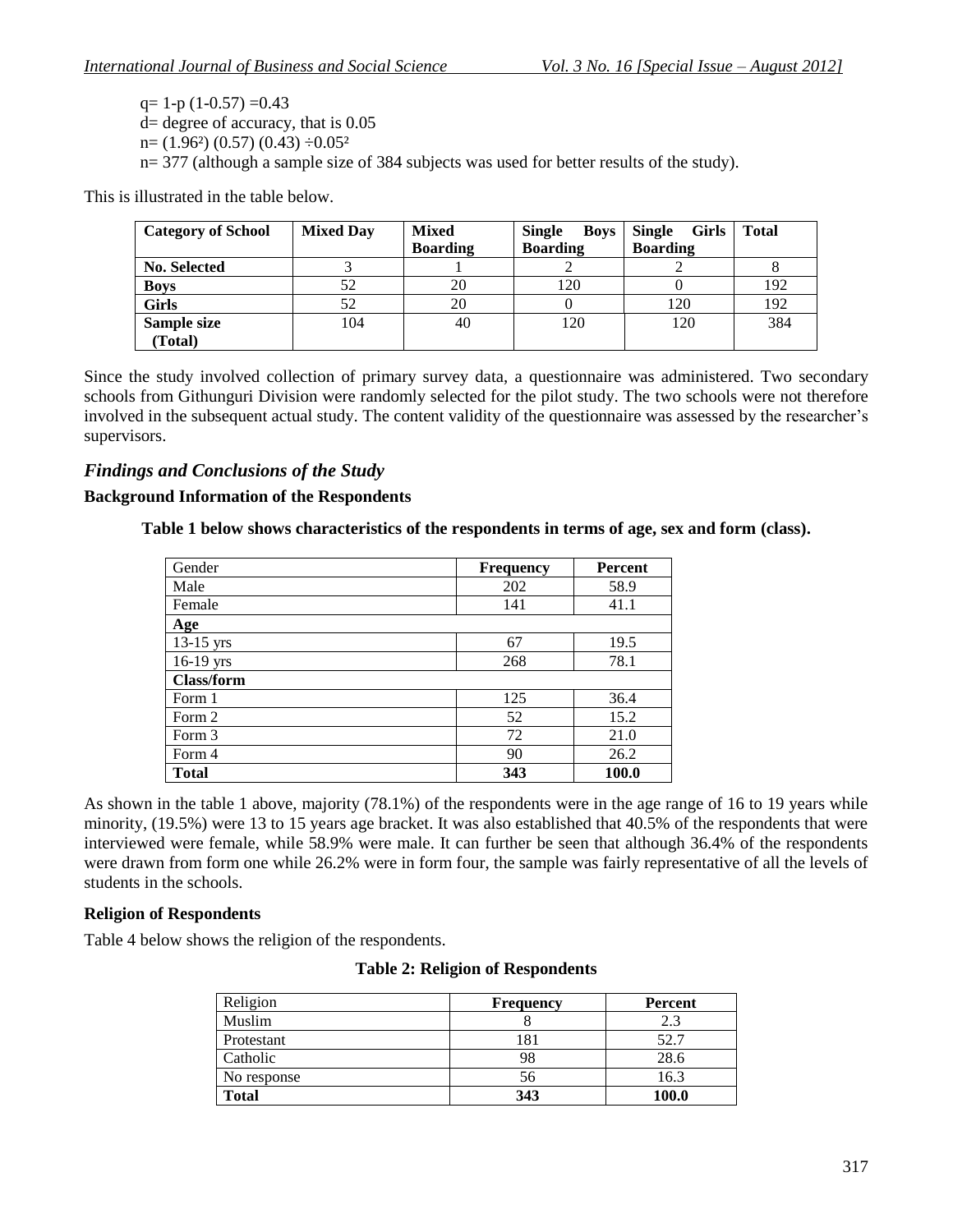Results in table 2 show that majority of the respondents (52.7%) were Protestants while 28.6% were catholic. About 16% of the respondents did not respond suggesting that they could not identify with any religious affiliation. Religion was important in the study as it provides moral guidance in issues of sex before marriage, abortion and marriage, thus preventing the spread of HIV/AIDS.

**Figure 1: Involvement in Sex**



As shown in Figure 1 above, majority of the respondents (56%) had never had sexual intercourse while 36% had engaged in sex. Eight percent of respondents did not respond to the question probably because they were uncomfortable revealing such information about themselves. These results show that the proportion of 36% of respondents who had been engaged in sex were vulnerable to contracting HIV. This also implies that the message on attitude change towards casual sex had little impact.

## **Figure 2: Involvement in Sex on the Basis of Gender**

Figure 2 shows the distribution of respondents' involvement in sex on the basis of gender.



Results shown in Figure 2 above show that 47.9% of the male respondents compared to 24% of the female respondents conceded to have had a sexual experience. It is however possible that boys accepted to having sex so as to look like real men. Girls on the other hand suppressed acknowledging exposure to sex so as not to appear to have loose morals. These results are similar to those attained by a study carried out by Karuru (2004), where more male students (47%) as compared to female students (24%) had engaged in sex.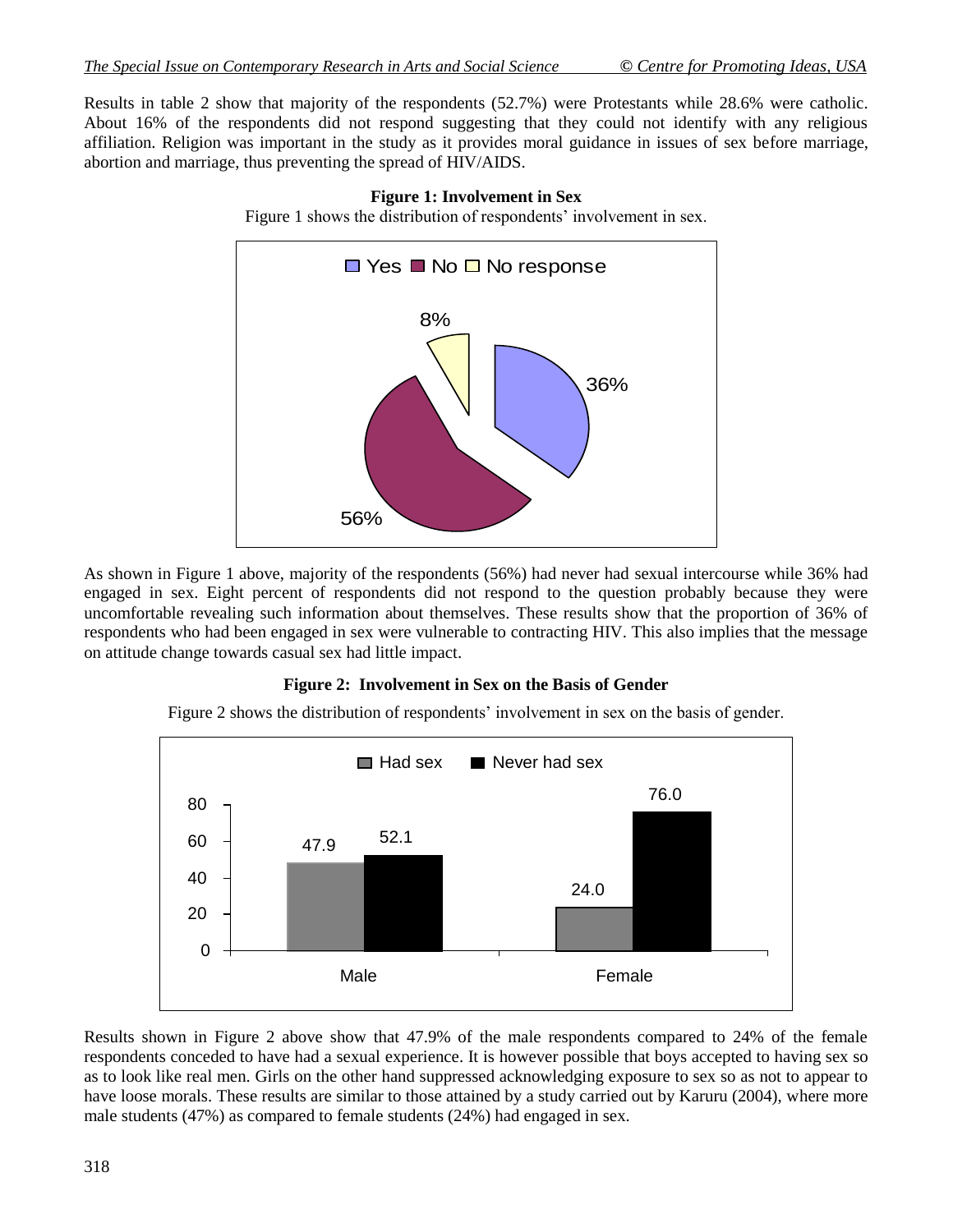#### **Figure 4: Last Date of Sexual Intercourse**

Figure 3 below shows the last dates of sexual intercourse for the respondents who had engaged in sex.



Figure 3 above depicts the last time the respondents had sexual intercourse prior to the survey. It shows that 32.8% of the respondents had sex between 7-12 months prior to the survey while 26.2% had engaged in sex  $1 - 6$ months before the study was carried out. About ten percent of the students had had sex within two weeks before the survey. 31.1% of the respondents gave no response probably due to the myths and taboos surrounding the subject of talking about sexual issues openly in the society. Wambua (2001) conducted a study among church going youth in Machakos District and discovered that 69% of the respondents had engaged in sex, while only 30.5% of the respondents abstained. These findings by Wambua (2001) tally with the findings of this study.

#### **Figure 4: Use of Condom during Last Sexual Intercourse**

Figure 4 below shows whether respondents used condoms during their last sexual intercourse.



Figure 4 above shows the use of condom amongst respondents where 50.8% had used condoms while 49.2% had not. It also shows that more females (60%) than boys (52.2%) had used a condom. The findings imply that about one half of the students that had engaged in sex never used protection and therefore had exposed themselves to the risk of contracting HIV and other STDs.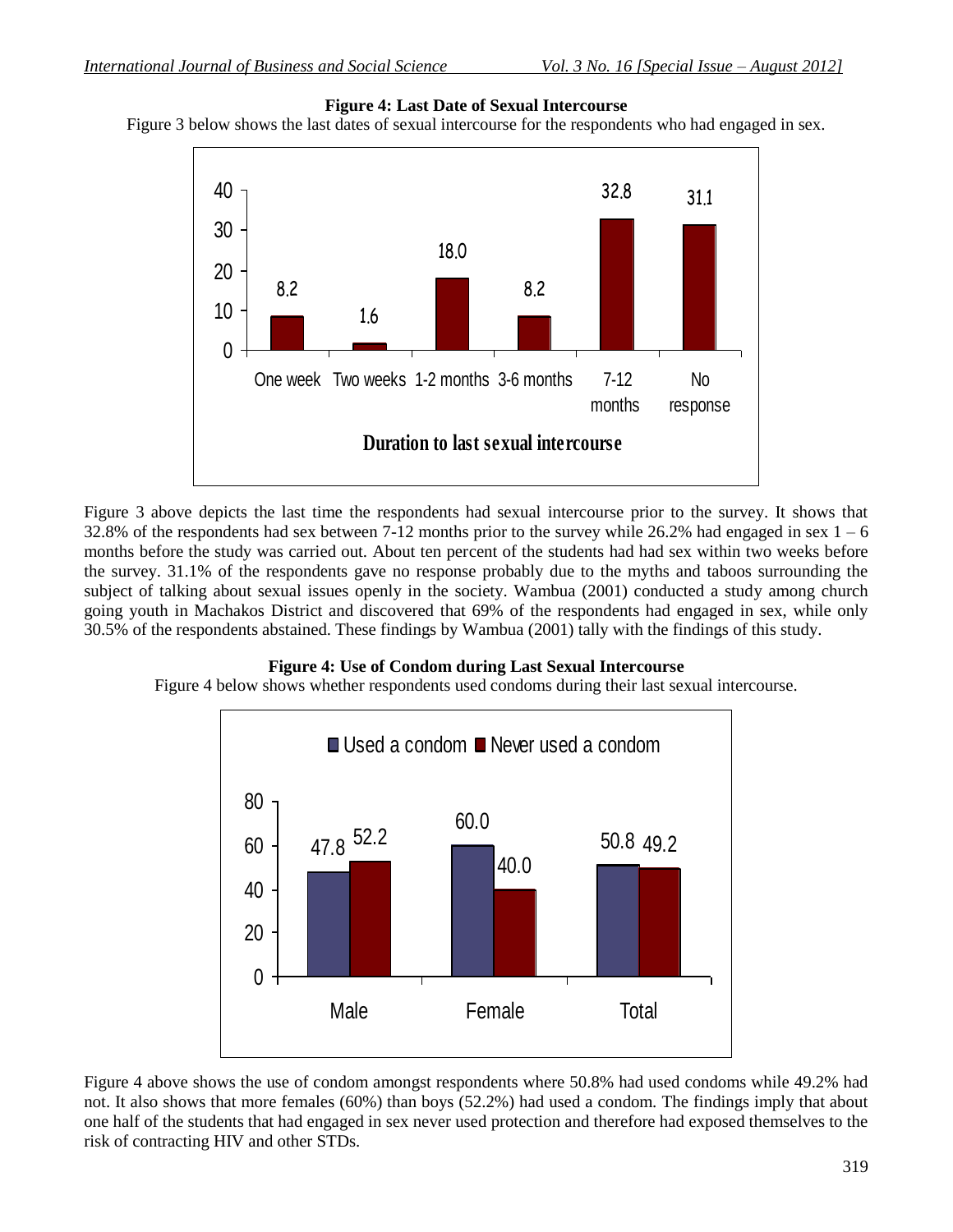| Perception on abstinence | Gender     |           | Ever had sex |                |
|--------------------------|------------|-----------|--------------|----------------|
|                          | Male       | Female    | Yes          | N <sub>0</sub> |
|                          | $f(\%)$    | $f(\%)$   | $f(\%)$      | $f(\%)$        |
| Coward                   | 106 (58.9) | 72(60.5)  | 66 (56.9)    | 100(59.9)      |
| Not functioning sexually | 80(44.4)   | 36(30.3)  | 38 (32.8)    | 72(43.1)       |
| Responsible              | 38(21.1)   | 41 (34.5) | 18 (15.5)    | 59 (35.3)      |
| Infected with HIV        | 30(16.7)   | 28(25.5)  | 24(20.7)     | 30(18.0)       |
| <b>Nothing</b>           | 36(20.0)   | 12 (10.1) | 18 (15.5)    | 26(15.6)       |

#### **Table 4: Perception on Abstinence from Sex**

#### **Percentages and totals based on respondents**

Table 4 above shows that slightly more females (60.5 %) than males (58.9%) thought they would be regarded as cowards when they abstained from sex. It can also be seen that more of those that had never had sex (59.9%) thought they were regarded in this manner. The latter finding does not suggest that students would engage in sex so as not to be regarded as cowardly. The findings further show that more males (44%) than females (30.3%) felt that they would be regarded as being sexually dysfunctional if they abstained from sex. More of those that had never had sex (43.1%) also believed they would be regarded as dysfunctional. Apparently very few of the respondents thought they would be viewed positively when abstaining from sex. This suggests that many of the youth believed that abstinence was not regarded as a positive virtue by the larger society. This supports research findings of a study carried out amongst adolescents by the Kenya Ministry of Health (2001). The study revealed that adolescents engaged in unprotected sex, thus predisposing themselves to HIV infection.

#### **Table 5: Respondents' View on Information Highlighted Most in Behavior Change Programmes**

| Information highlighted most in behavior     | <b>Frequency</b> | <b>Percent</b> |
|----------------------------------------------|------------------|----------------|
| change programmes                            |                  |                |
| Decreasing frequency and number of sexual    | 85               | 24.8           |
| partners                                     |                  |                |
| Promoting abstinence                         | 70               | 20.4           |
| Delaying the onset of sexual intercourse     | 62               | 18.1           |
| Treatment of sexually transmitted infections | 46               | 13.4           |
| Use of condom                                | 18               | 5.2            |
| No response                                  | 62               | 18.1           |
| <b>Total</b>                                 | 343              | 100.0          |

Table 6 shows that majority of the respondents (24.8%) rated decreasing frequency in number of sexual partners as the information highlighted most in behavior change programmes targeted at the youth. 20.4% of the respondents indicated that messages on promoting abstinence were highlighted most in behavior change programmes targeted at the youth. 18.1% of the respondents indicated that messages that promoted the delay of the onset of sexual intercourse were highlighted most in behavioral programmes targeted at the youth. Another 13.4% of the respondents indicated that messages on treatment of Sexually Transmitted Infections were highlighted most in behavioral programs targeted at the youth. However, 18.1% of the respondents gave no response. This indicated that there was a strong relationship between information, awareness, knowledge, perception and behavior change.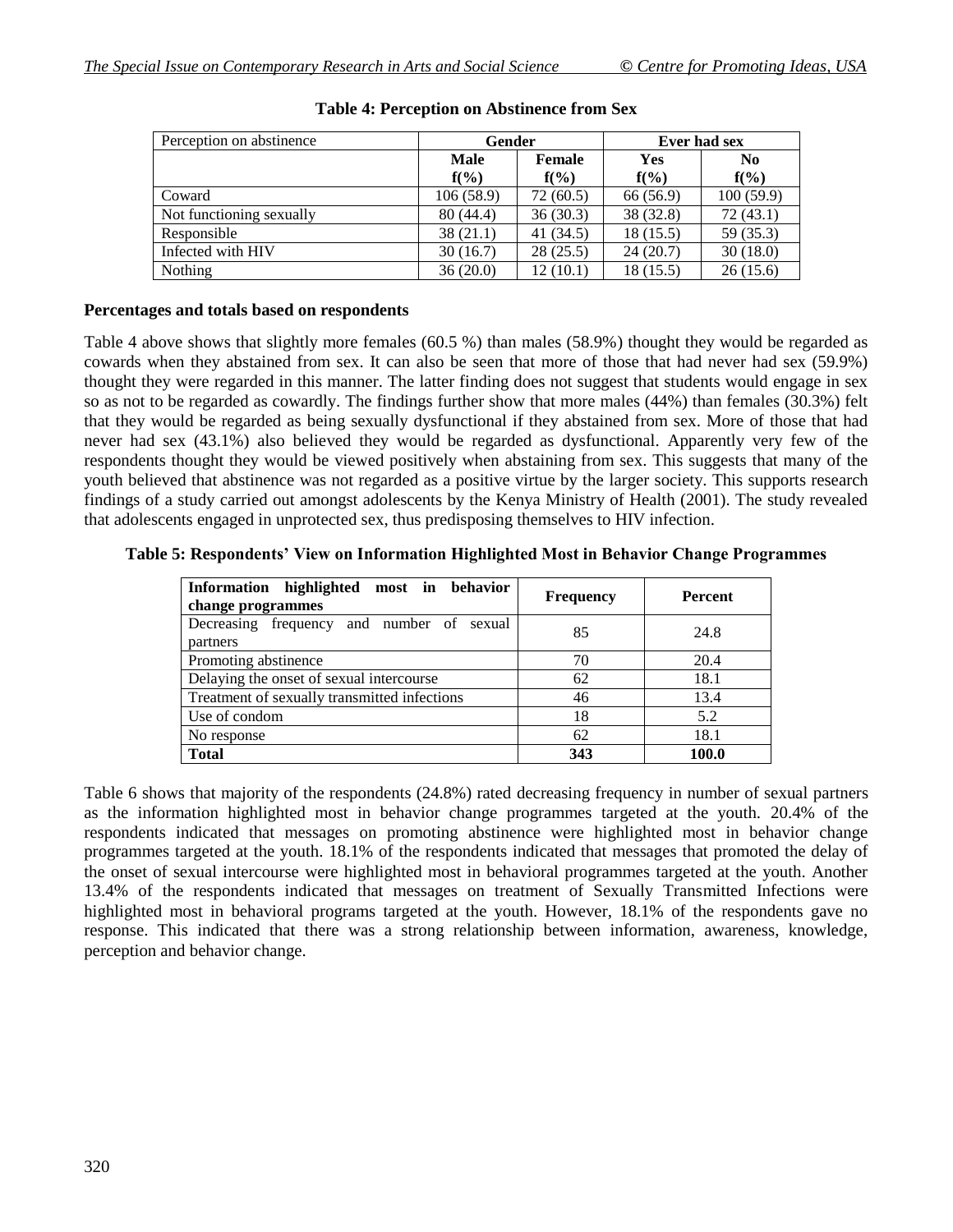

**Figure 4: Respondents' Visit to a VCT Center within Twelve Months**

Figure 4.10 shows that majority of the respondents (79%) had not visited VCT

12 months before this study while a minority of the respondents (21%) had visited VCT 12 months before this study. It can also be seen that more girls than boys did attend VCTs. Similarly respondents that had engaged in sex sought VCTs more than those that had not. More needs to be done to encourage more youth to attend VCTs to not only know their status but also to seek information about HIV and AIDS. Failure to attend VCT centers may hinder behavior change among adolescents as they will not have access to information on HIV/AIDS given in these centers.





The respondents were asked about their awareness of the youth-friendly services. Figure 4.11 depicts that majority of the respondents (46.9%) had heard about youth friendly-services, while 38.5% had not heard of the services. Only 14.6% did not respond to the question. Youth-friendly services are accessible, acceptable and appropriate for adolescents (M.O.H, 2005). They are broad-based health and related services provided to young people to meet their individual health needs in a manner and environment to attract interest and sustain their motivation to utilize such services as VCT and reproductive health education. This is meant to enhance behavior change as the students will not fear to seek VCT services due to stigmatization or ignorance.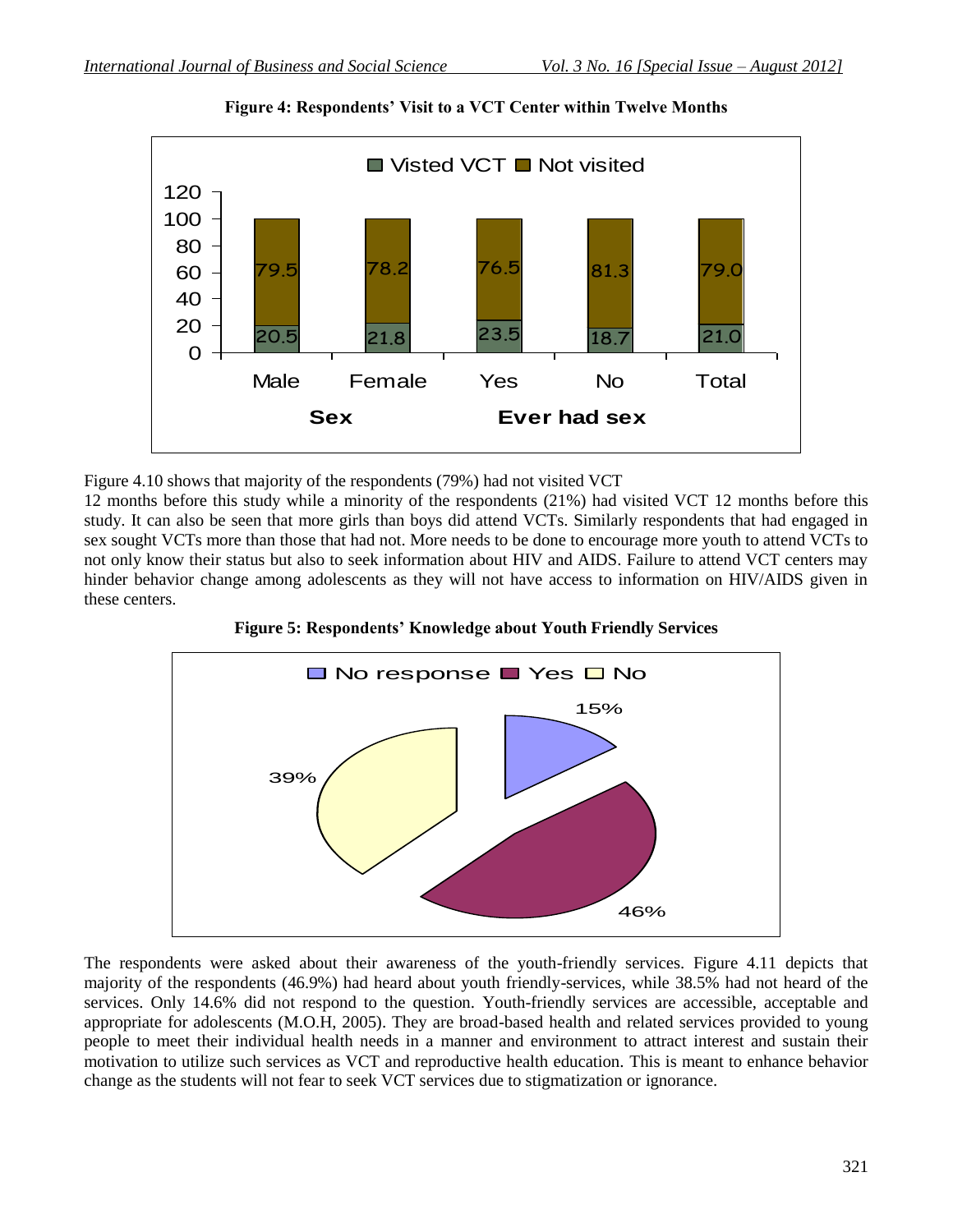

## **Figure 6 Respondents' Views on Fear for HIV Testing**

Figure 6 above reveals that majority of the respondents (83.1%) agreed that most people are afraid of HIV test because they would not like to know their status, while 6.4% did not agree. Only 10.4% did not respond to the question. Knowledge of HIV status is important as far as behavior change is concerned. However, HIV/AIDS is surrounded by fear, ignorance and denial that have led to stigmatization and discrimination against people living with HIV/AIDS. Fear of being identified with HIV keeps people away from knowing their HIV status as well as changing unsafe sexual behavior.

#### **Knowledge of HIV Status**

Table 6 below shows the respondents willingness to know their HIV status.

From the table 6, majority of the respondents (70.8%) would like to know their HIV status, while 17.5% did not want to know their HIV status. However, only 11.1% did not respond to the question.

|              | <b>Frequency</b> | Percent |
|--------------|------------------|---------|
| No response  |                  |         |
| Yes          | 243              | 70.8    |
| No           | 60               | 17.5    |
| <b>Total</b> | 343              | 100.0   |

| Table 6: Respondents' Willingness to know their HIV status |  |  |  |
|------------------------------------------------------------|--|--|--|
|------------------------------------------------------------|--|--|--|

Knowledge of HIV status would assist in behavior change as students would be able to make informed choices as far as their sexual behavior is concerned. They may opt to abstain from sex, remain faithful to one uninfected partner or use condoms during sexual intercourse.

#### **The Influence of Prevention Efforts Targeted at Adolescents and Behavior Change for HIV and AIDS Prevention**

The chi-square analysis was done to determine if HIV and AIDS prevention efforts targeted at adolescents would significantly influence behavior change for HIV and AIDS prevention among secondary school students in Githunguri Division. Table 7 below shows the analysis.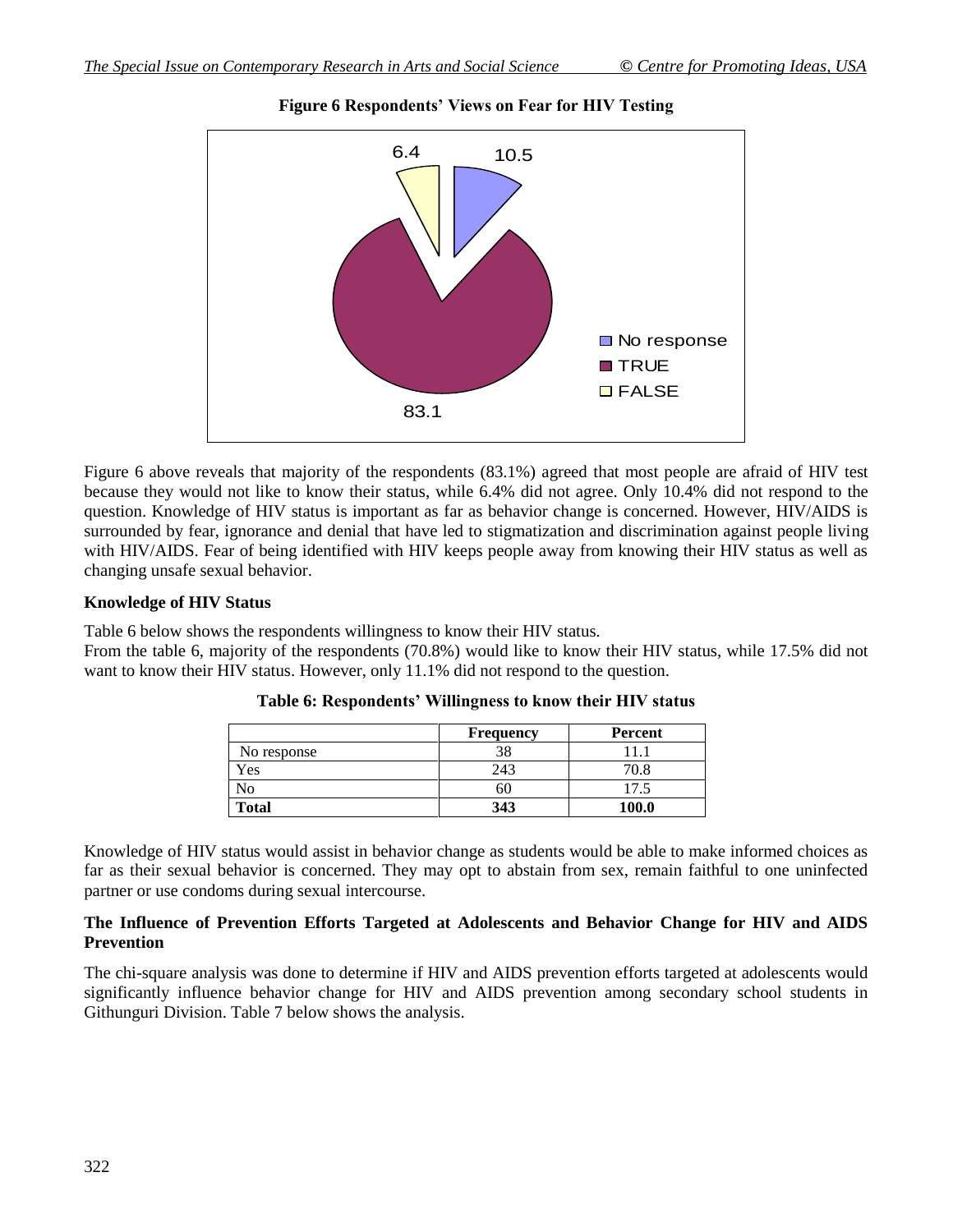| <b>HIV</b> prevention<br>effort                | Yes $(N)$ $(\%)$ | No $(N)$ $(\frac{9}{6})$ | Total(N) $(%$ |
|------------------------------------------------|------------------|--------------------------|---------------|
| Peer education                                 | 152 (33.48)      | 125 (21.22)              | 277 (26.56)   |
| <b>Knowledge of youth</b><br>friendly services | 167 (36.78)      | 132 (24.41)              | 299 (28.68)   |
| <b>Knowledge of HIV</b><br>status              | 72 (15.86)       | 271 (46.01)              | 343 (32.89)   |
| Use of condoms                                 | 63 (13.88)       | 61(10.36)                | 124 (11.87)   |
| <b>Total</b>                                   | 454 (100)        | 589 (100)                | 1043 (100)    |

**Table 7 Relationship between Prevention Efforts Targeted at Adolescents and behavior change for HIV and AIDS prevention**

## **Chi-square=8.14, df=3, P-value=0.04**

#### **Prevention efforts targeted at adolescents and behavior change for HIV and AIDS prevention**

From table 7 the chi-square analysis yielded a P value of 0.04 which was less than 0.05, implying there was a significant relationship between Prevention efforts targeted at adolescents and behavior change for HIV and AIDS prevention. This is in line with the findings of a study carried out in Uganda by the Makerere Institute of Social Sciences in 2003. The study established that Uganda's success story in curbing the spread of HIV/AIDS was synonymous with the so called ABC approach to HIV and AIDS prevention (A-Abstain, Be faithful, C-Condom use). Indeed, HIV and AISD prevention methods if properly channeled to meet the needs of adolescents would help in behavior change among the adolescents for the prevention of HIV/AIDS in Kenya.

#### *Conclusions*

- a) There is a relationship between gender and behavior change for HIV/AIDS prevention among students. This can be explained by the fact that males have more sexual partners than females.
- b) HIV and AIDS prevention efforts such as youth friendly services, peer education and use of condoms have a significant influence on behavior change for HIV/AIDS prevention among students.
- c) There is no significant relationship between knowledge of HIV/AIDS prevention and behavior change for HIV/AIDS prevention among students. Despite having knowledge on HIV/AIDS prevention this did not stop the students from engaging in risky sexual behavior.

## *Recommendations*

- $\triangleright$  Guidance and counseling services should be strengthened in schools and should be well manned in schools to enhance behavior change for HIV/AIDS prevention among the students.
- Ministry of Health and Ministry of Education should target more male students in their sexual behavior change programmes.
- Ministry of Health and Ministry of Education should jointly work towards availing more reading materials on HIV/AIDS and sexual behavior change.

## *Areas for Further Studies*

- This study has looked at "Factors Influencing Behavior Change for HIV/AIDS Prevention Amongst Students in Githunguri Division. A complimentary study to assess factors influencing the successful HIV/AIDS interventions among students should be carried out to develop a wider and more comprehensive framework on HIV/AIDS Intervention strategies among Students.
- $\triangleright$  The above study should be replicated in other divisions other than Githunguri Division.
- $\triangleright$  A study to assess the effectiveness of peer counseling and education in changing the attitude towards VCT services among students should also be conducted.